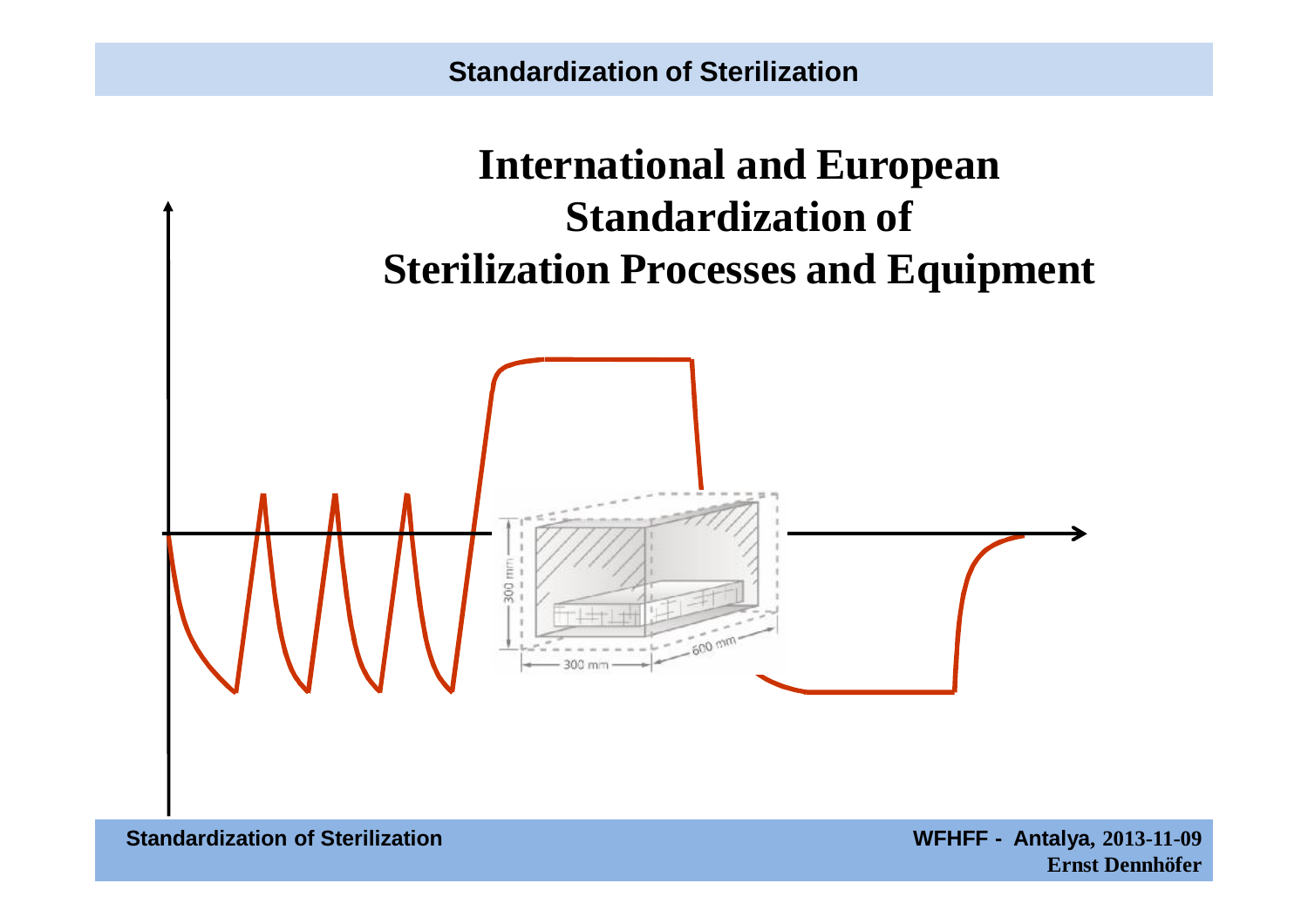### **Standards for sterilization in health care settings**

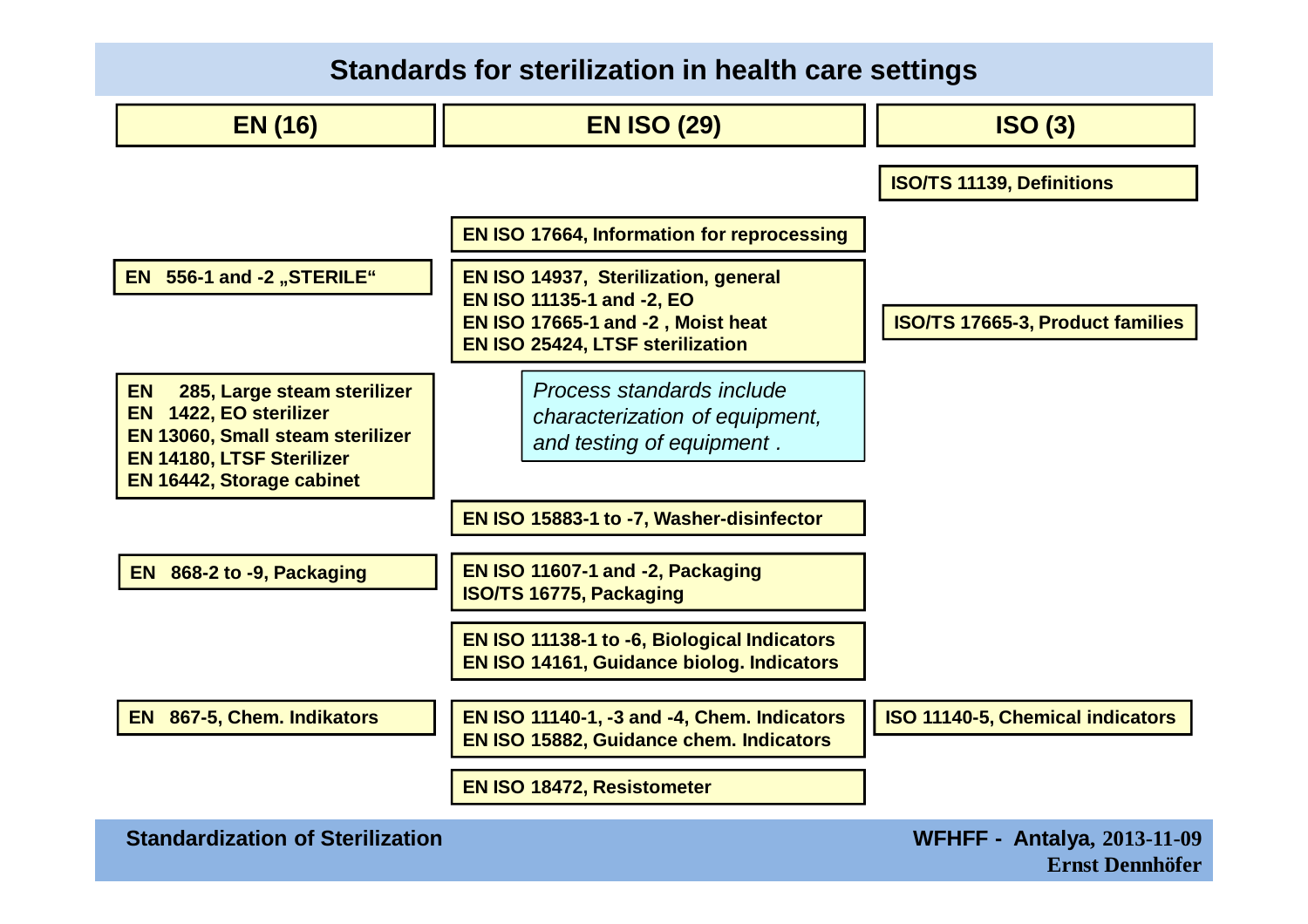### **Standardization bodies**



**Standardization of Sterilization WFHFF - Antalya, 2013-11-09**

**Ernst Dennhöfer**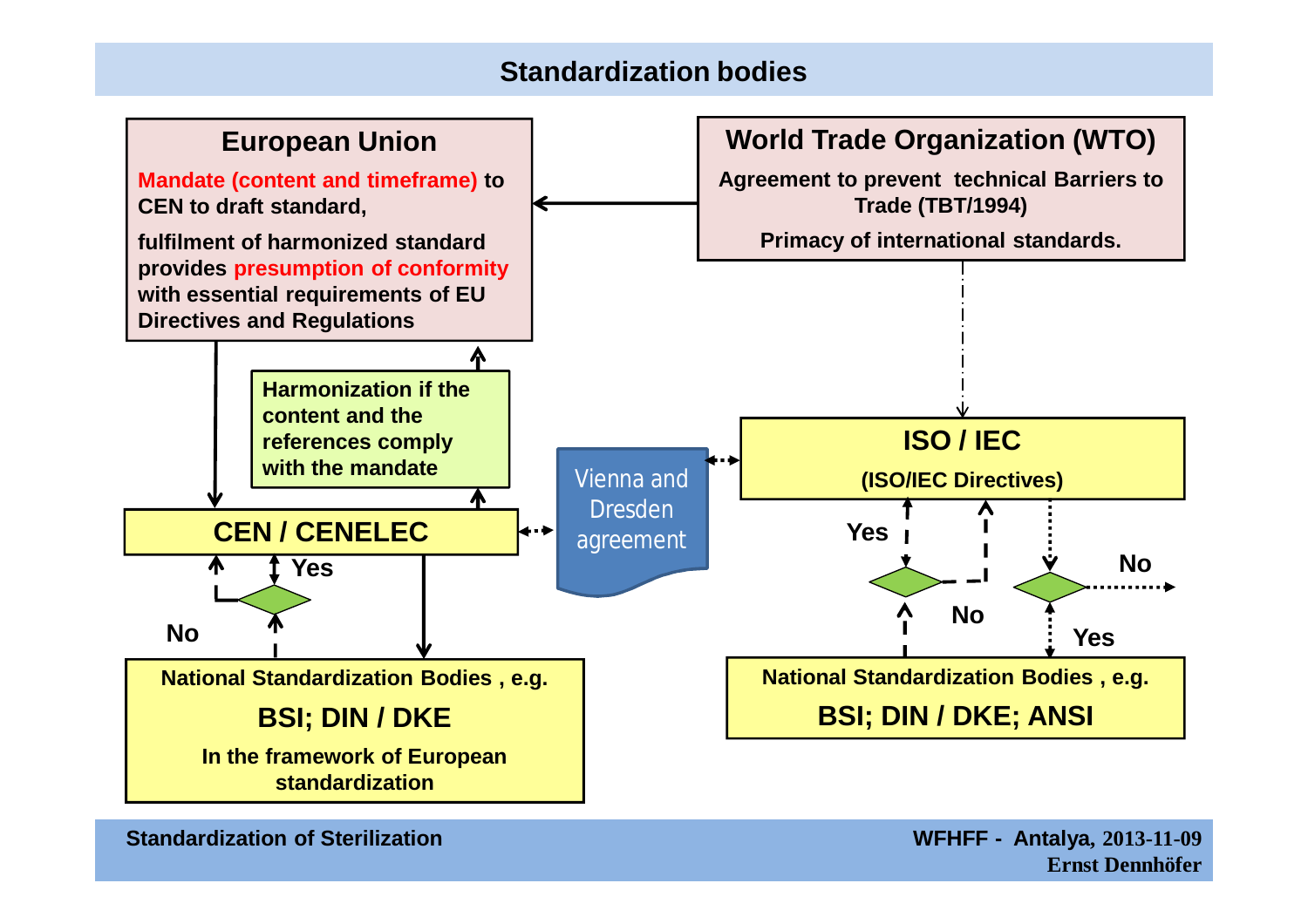## **Conformity with EU Directives**

**International standards are market-driven and support economic operators. Harmonized European standards are mandated and support legal acts, the free trade becoming a second-rate aim.**

**Route d) is an option proposed in ISO Global Relevance policy: ISO standard contains only core requirements, additional requirements are addressed through a separate EN in support of the core ISO standard.**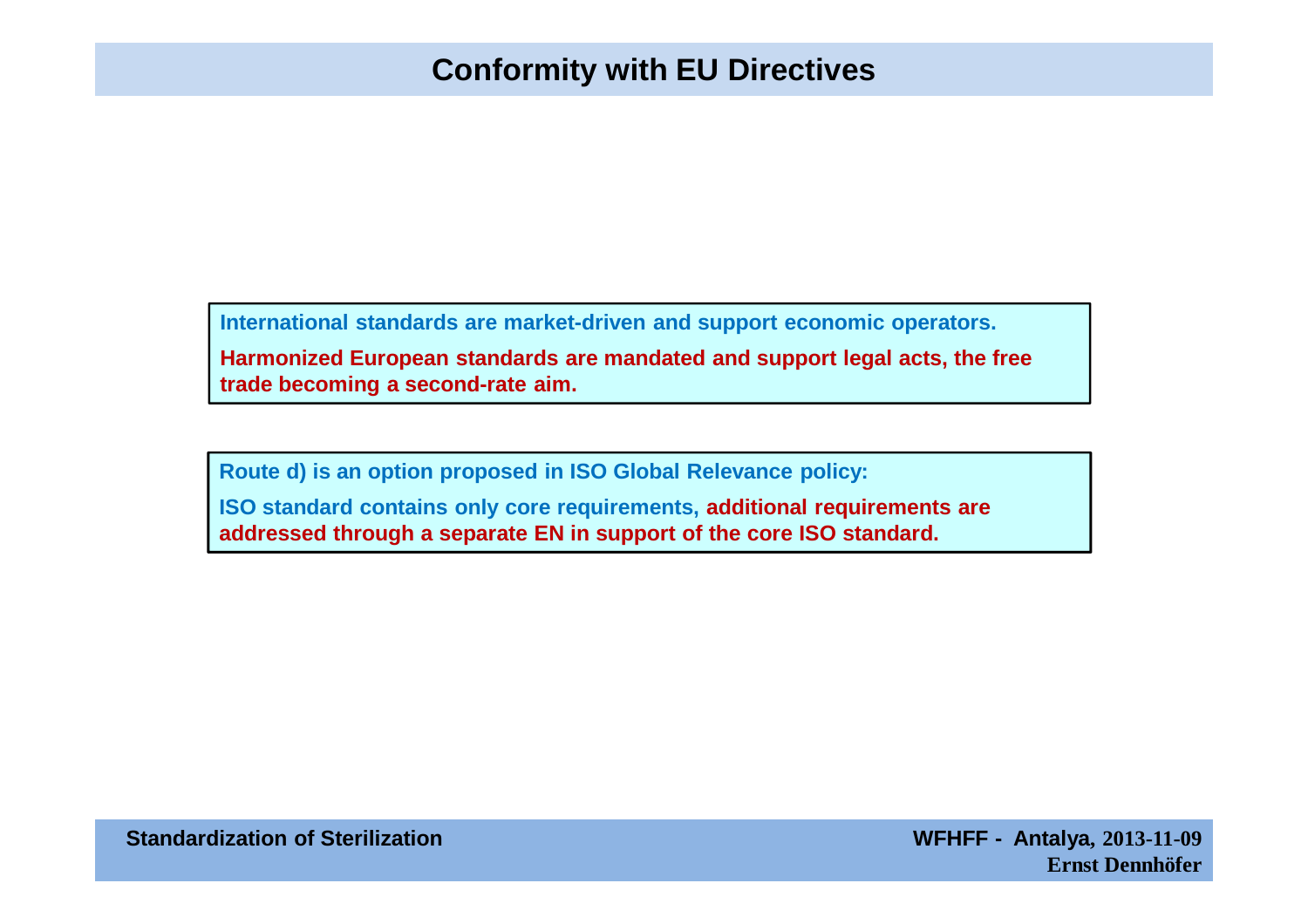## **1. Transparency**

**Publication of work programme and draft standards, take comments into account in the further consideration of the standard.**

## **2. Openness**

**Participation of all interested parties.**

## **3. Impartiality and consensus**

**Take into account the views of all parties concerned and to reconcile any conflicting arguments.** 

## **4. Relevance and effectiveness**

**Aim-oriented response to regulatory and market needs, based on the state of the art; requirements based on principle of verifiability and performance rather than design or descriptive characteristics; for conformity assessment neutrality principle applies.**

# **5. Coherence**

**Avoid conflicting international standards, duplication of, or overlap with.**

## **6. Developing country interests**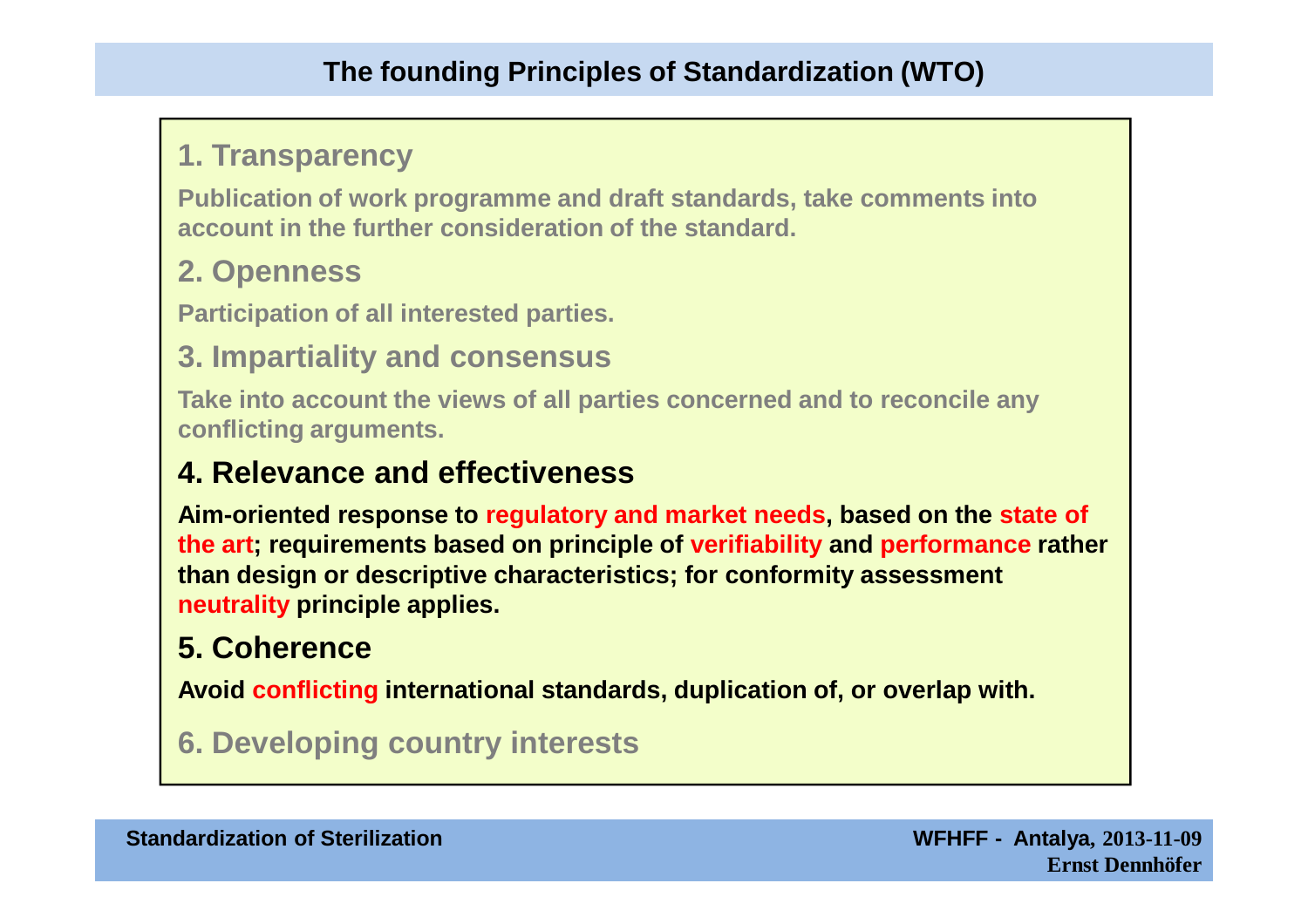**The overriding aim of a standard is to ensure fitness for purpose of the product concerned (aim-oriented approach) [ISO/IEC Directives].**

**An ISO standard should represent a single solution of global relevance:**

- **one concept,**
- **one definition,**
- **one specification,**
- **one verification procedure.**

**Avoidance of duplication is a general principle in the methodology of standardization.**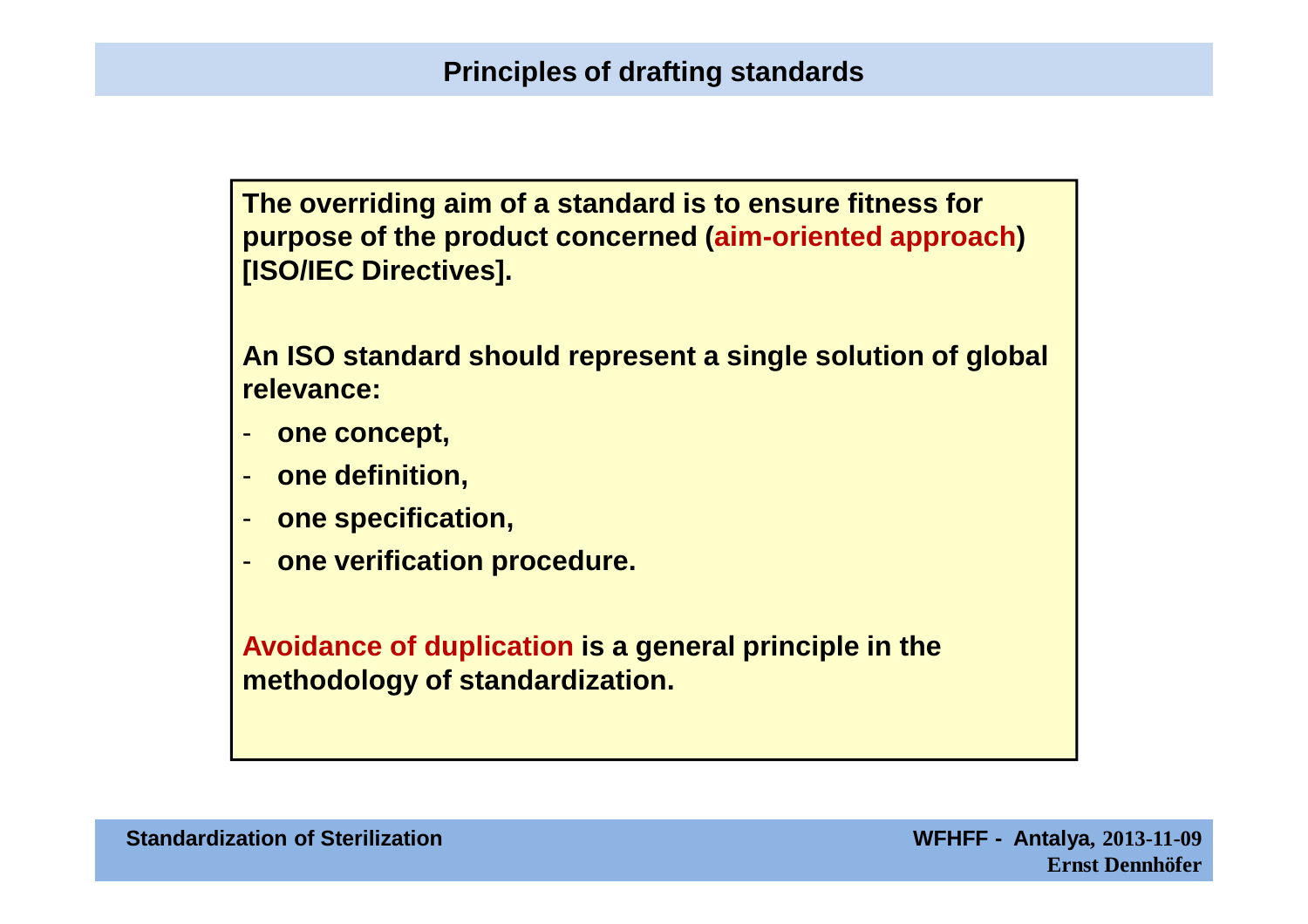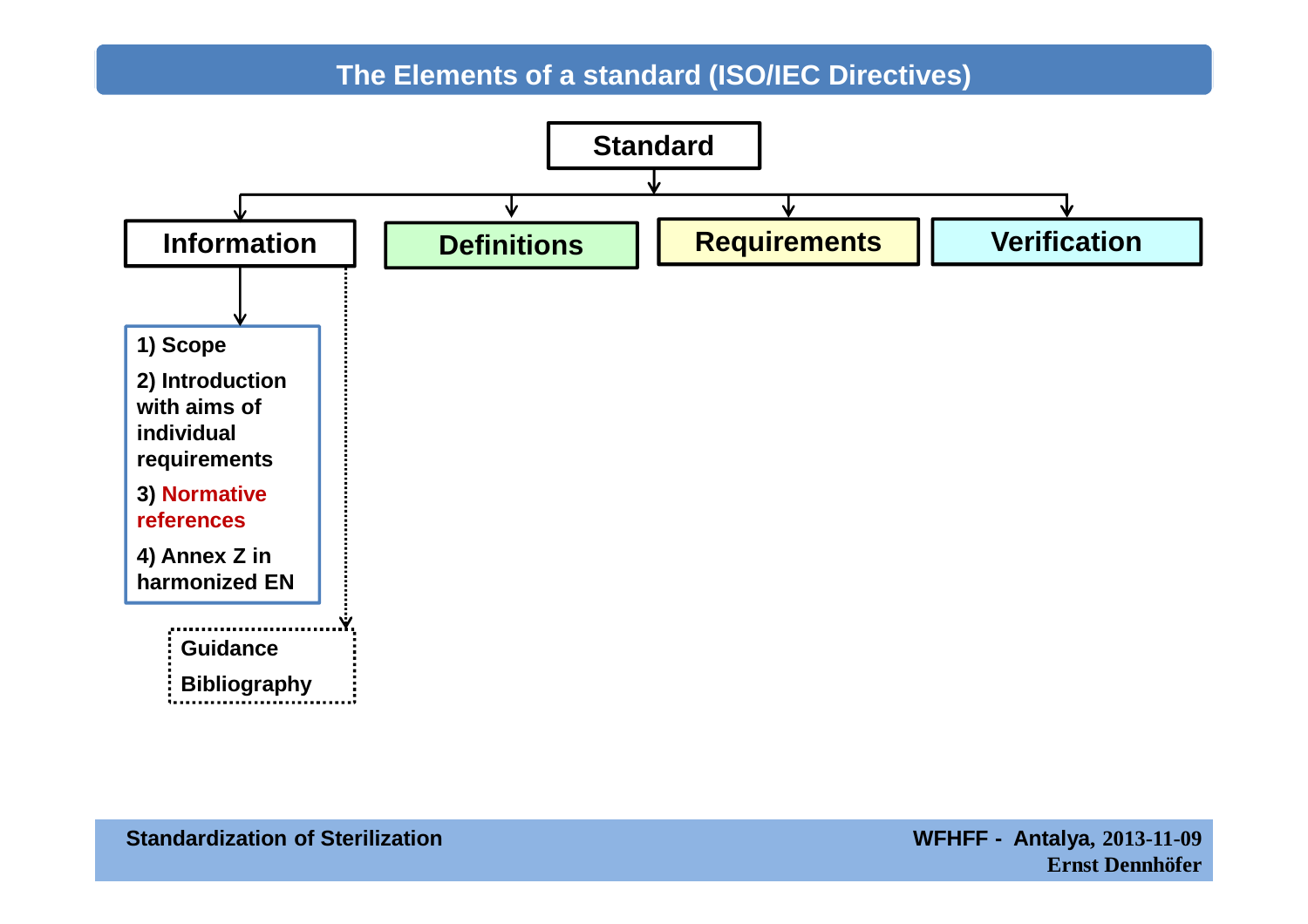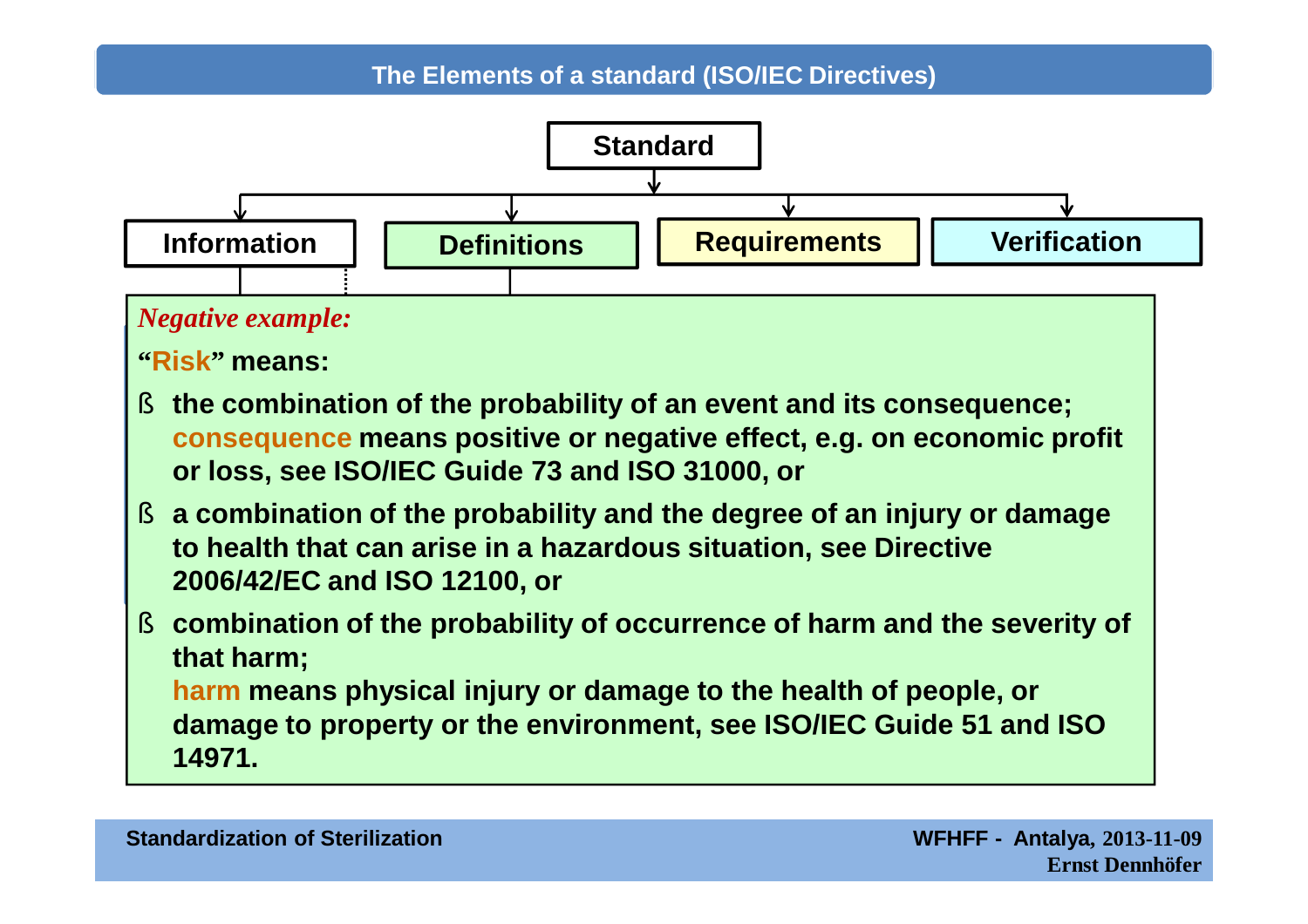

A requirement that the values of a characteristic be stated by the manufacturer instead of specifying the values themselves is not permissible in the case of health and safety requirements. [ISO/IEC **individual Directives]**

#### **Negative Example:**

**The minimum level of sterility assurance**  $S_{ab}$  to be achieved by the **references** *within a product shall be specified.* **4) Annex Z in**  *[ISO 17665-1, 8.2]* **be not design**  *The minimum level of sterility assurance, SAL, to be achieved by the sterilization process on and/or* 

### **Positive example**

**Guidance** *121 °C, 126 °C and 134 °C respectively.* **Bibliography** *[EN 285, 8.2.1.2.4 ]*The holding time shall be not less than 15 min, 10 min and 3 min for sterilization temperatures of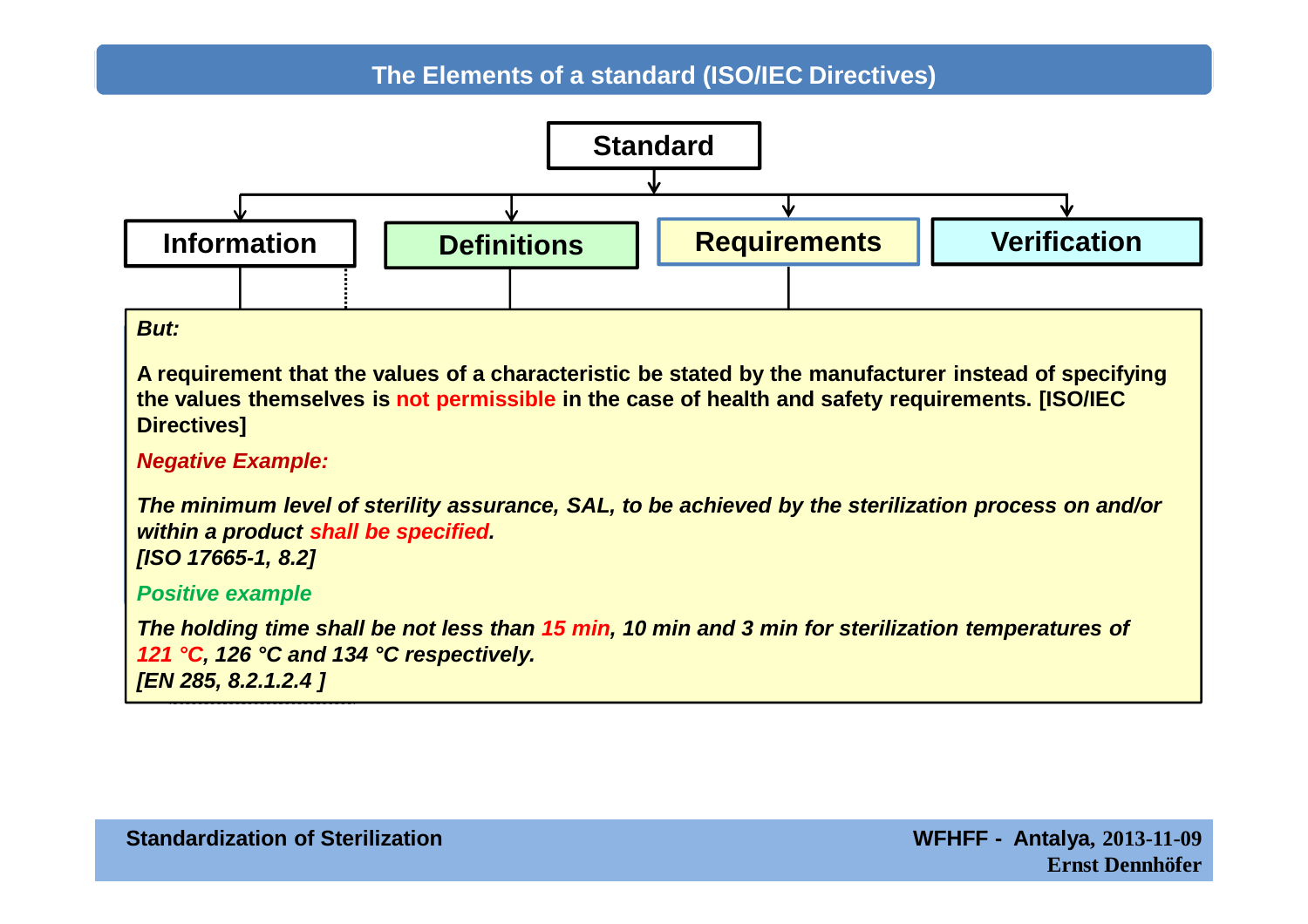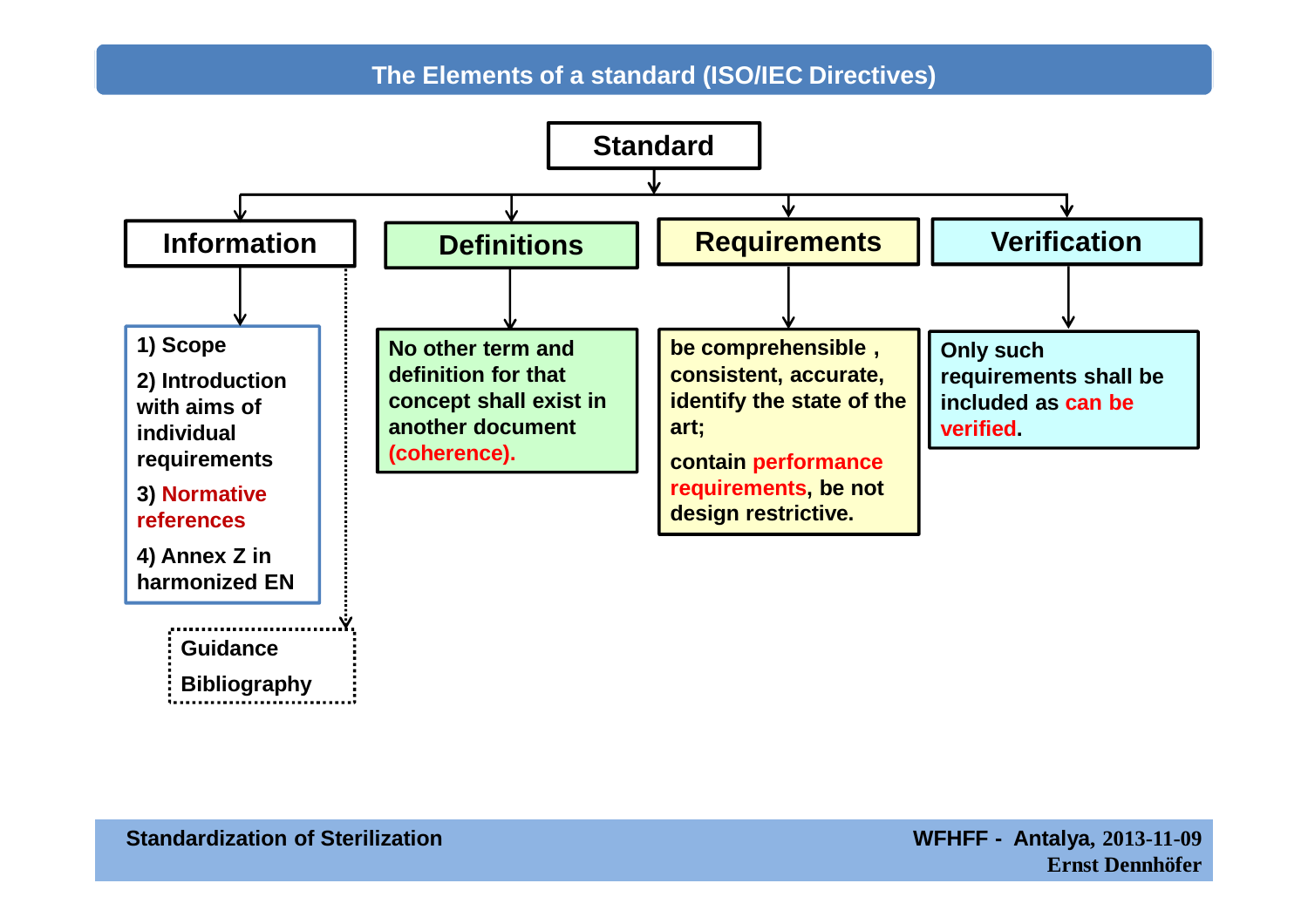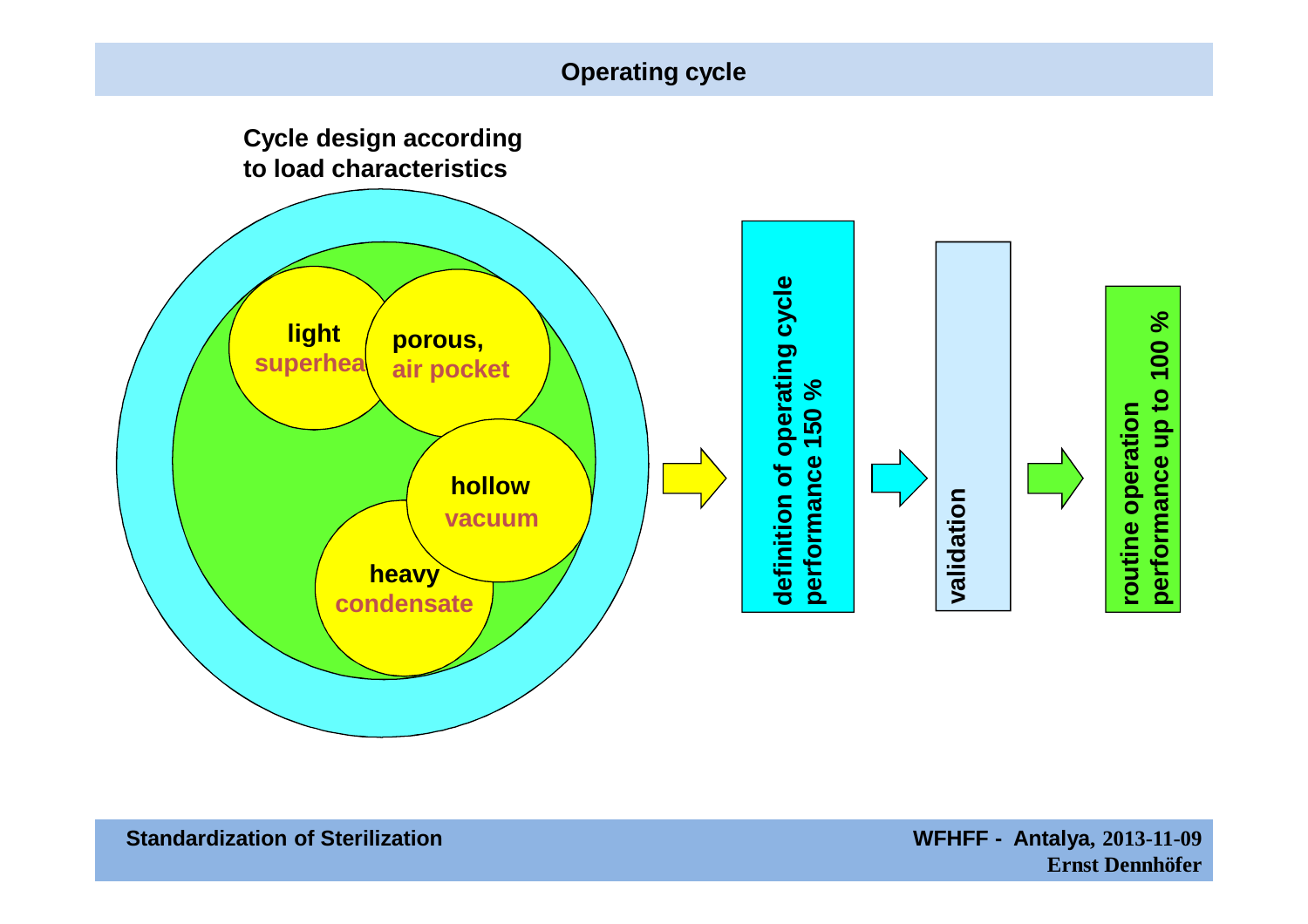#### **Inactivation of biological indicators (ISO 14161)**

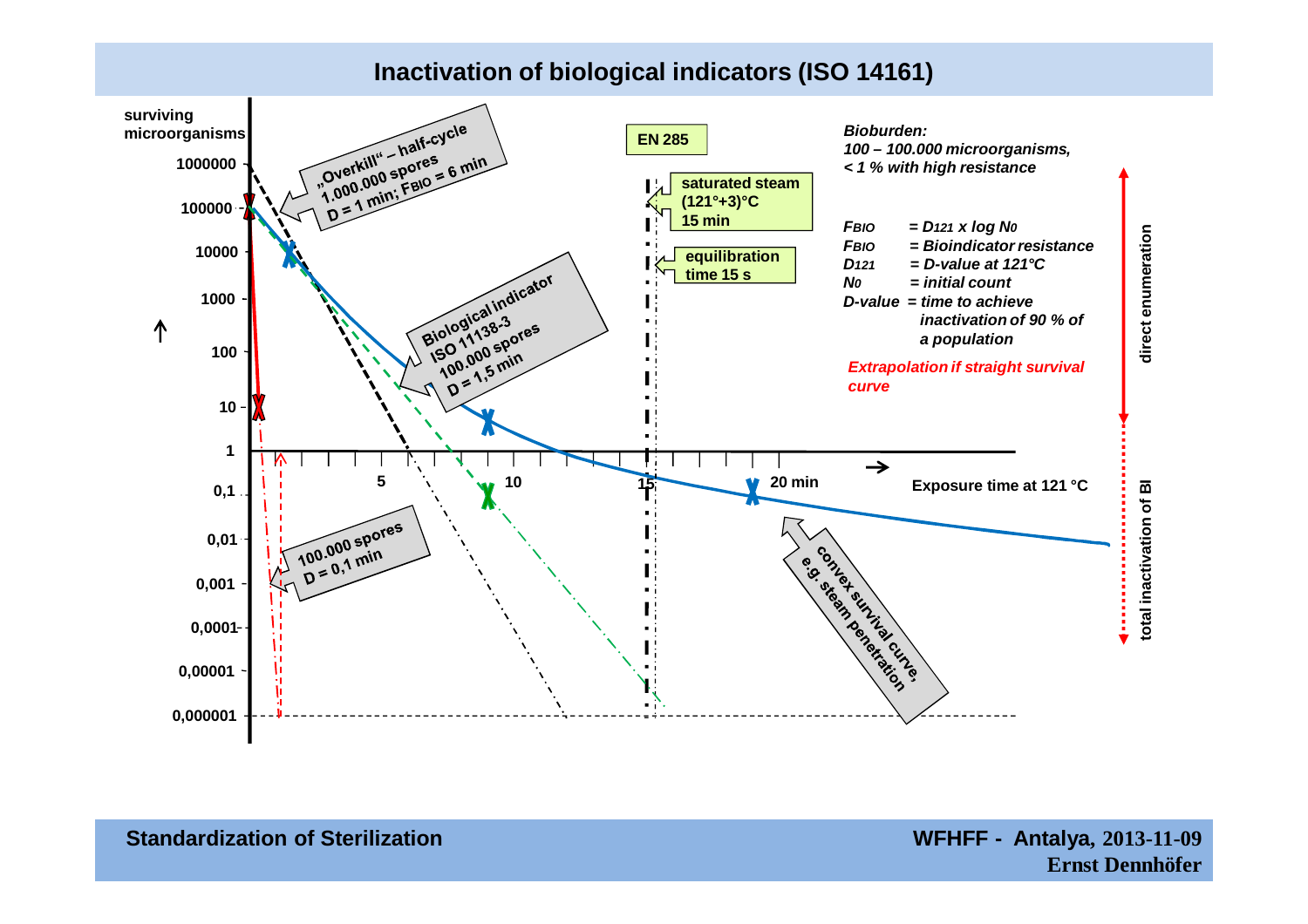#### **Purpose of sterilization in health care**

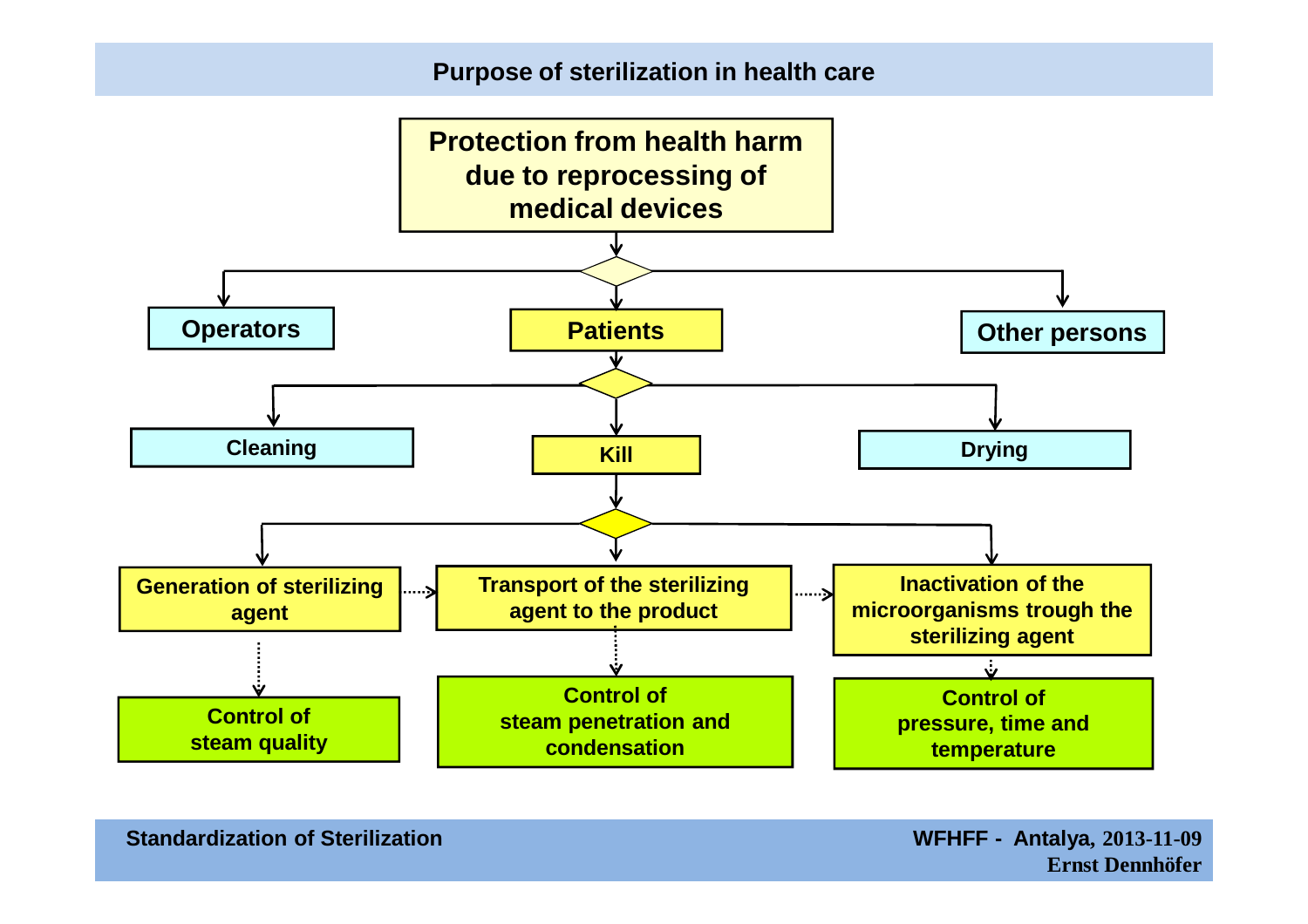### **Reproducibility of sterilization in health care**

| Control function             | <b>ISO 17665</b>                                                                                    | <b>EN 285</b>                                                                                                            |
|------------------------------|-----------------------------------------------------------------------------------------------------|--------------------------------------------------------------------------------------------------------------------------|
| <b>Steam quality</b>         | <b>See EN 285</b>                                                                                   | Not normative,<br>criteria in 13.3, tests in 21 and 23,<br>contaminants in Annexes B, D                                  |
| <b>Cycle parameters</b>      |                                                                                                     | Required in 7 and 8, tests in 16 to<br>23                                                                                |
| <b>Process</b><br>parameters | <b>See Pharmacopoeias</b>                                                                           | Requirements in 7, criteria in<br>8.2.1,<br>tests in 16 and 23                                                           |
| <b>Steam</b><br>penetration  | Required in 12.1.6<br>Indicator shall "comply with the<br>applicable parts of the ISO 11140 series" | Required in 8.1 and 8.2.2<br>test in 16, 17, (resp. 15) and 23<br>Indicator according ISO 11140-3,<br><b>ISO 11140-4</b> |
| <b>Hollow</b>                |                                                                                                     | Required in 8.2.5, tests in 15                                                                                           |
| Light, superheat             | Only "empty chamber" without criteria                                                               | Only "Antenna" in 8.1 and<br>8.2.1.2.2, test in 16                                                                       |
| Heavy,<br>condensate         |                                                                                                     |                                                                                                                          |
| <b>Fault recognition</b>     | <b>See EN 285</b>                                                                                   | Required in 7.2, tests missing,<br>air detector in 8.2.4 (Option)<br>Tests in 20 and 23                                  |